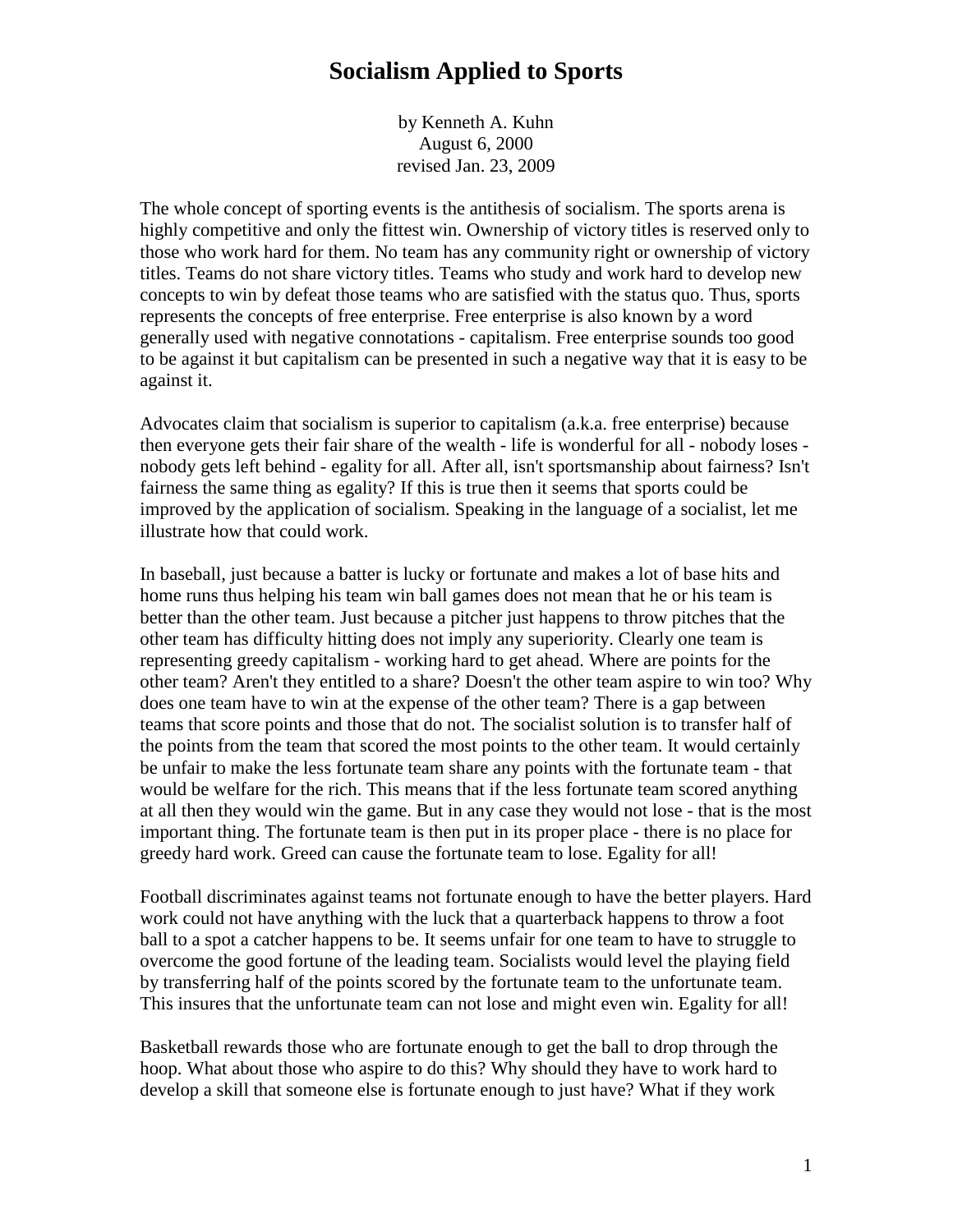## **Socialism Applied to Sports**

hard and still can not make good shots? Is that any reason for them to be less than equal to someone who can? When do they get their turn to be a star on the team? Where is social justice? The star player is the unfair beneficiary of the failure of so many people to match the star's performance. The star should be grateful and be required to evenly share points and salary to maintain egality for all!

In tennis an individual aspires to defeat another individual. This is cut throat capitalist competition for personal glory. The fact that one can get ahead inspires one to get ahead. A good socialist would not have such aspirations. How can there be egality if someone gets ahead? Again, the socialist solution to this greed is to share points so that no one loses. Egality for all!

Boxing is probably the most offensive example of the mean-spirited capitalist desire to win. People suffer real pain in order that someone else can be exalted as a winner. Where are the victory rewards for the suffering loser? Where is his fair share? Under socialism there would not be a loser. Egality for all!

The sport of racing cars is a particularly egregious example of how one group of people conspires to get ahead of another group of people. Using a lot of money, one team may develop a better method to make an engine to produce more power for a longer time than another team. This valuable information is not shared with the other teams. Under socialism, this team would be required to share the knowledge with the other teams so that no team would be unfairly left behind. This is economic justice. Egality for all!

Like car racing, yacht racing is another sport that is a vicious example of capitalism. A lot of money is used by one to develop knowledge of new hull and keel designs. This knowledge is not shared with the other teams thus providing the greedy team with an unfair advantage. Socialism would correct this by applying economic democracy. Egality for all!

Why should sports be limited to just those who are fortunate enough to score points for themselves or their team. Why should high point scorers be paid large salaries? Don't the less fortunate players need money too? What about the unfortunate who are denied a place in the spotlight only because they can not score as many points as someone else? It seems very unfair to judge some one based on the points they score. This is mean-spirited capitalist discrimination and leads to an unfair gap between the haves and have-nots. Under socialism, people would be recognized for their aspirations rather than greedy hard work. This would close the gap between the greedy haves and the discriminated against have-nots. Egality for all!

It would seem that the socialist method of scoring that gives the less fortunate teams and individuals an equal chance to win would generate a lot of interest by the fans. By making it easy to win without hard work, people will surely be inspired to work hard. More people will surely attend sporting events thus making everyone better off. Everybody except the greedy goes home a winner. Egality for all!